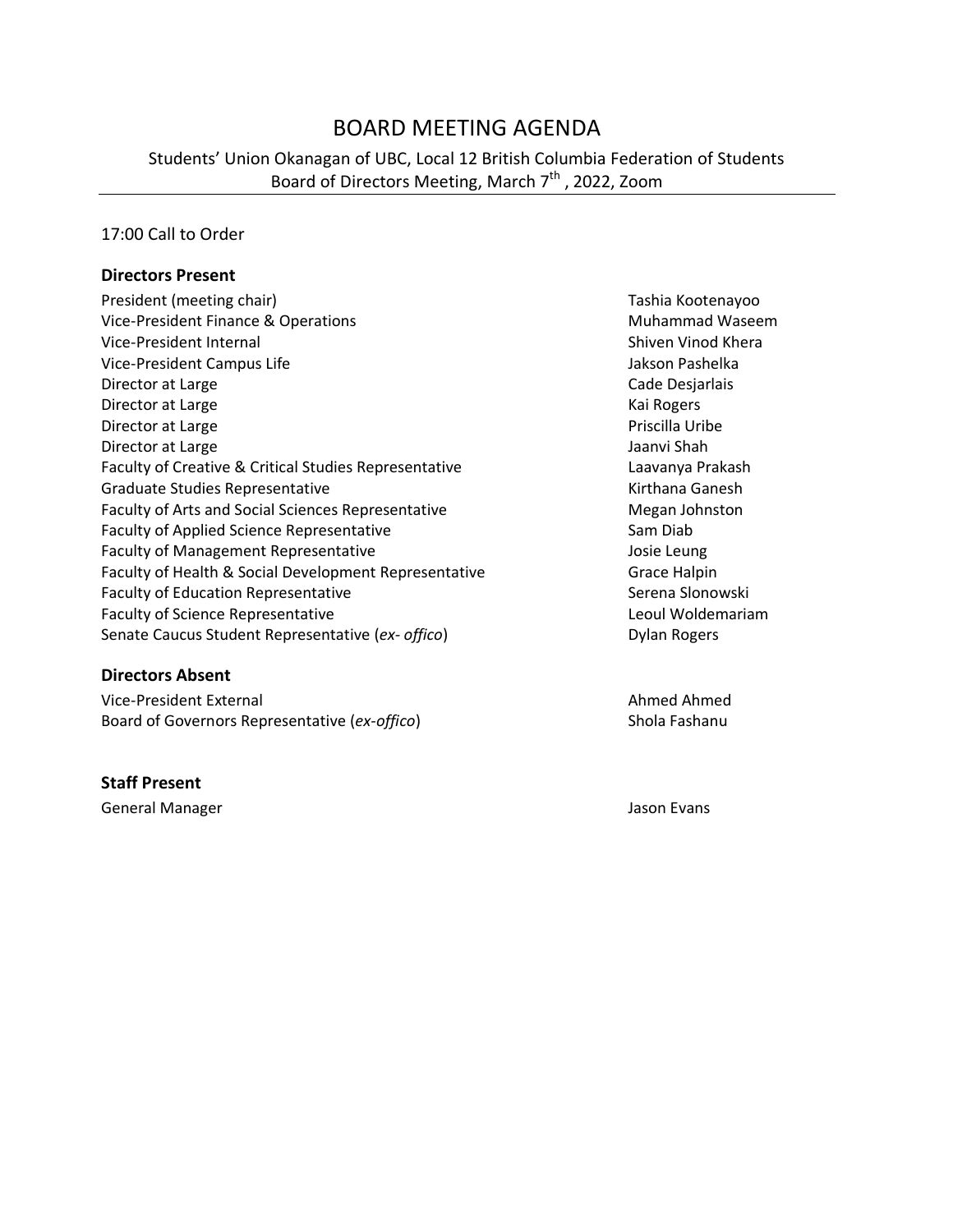# **1.** ACKNOWLEDGEMENT OF TERRITORY

*We would like to acknowledge that we are on the traditional, ancestral territory of the Okanagan Nation. We would like to recognize that learning happened in this place long before this institution was established. It's important that we understand that we are very privileged to be living, working, and learning in these territories that are not our own.*

# **2.** ADOPTION OF AGENDA AND REVIEW OF MEMBERSHIP

# 22/03/07.01

/

Be it resolved that the agenda be adopted.

- **3.** ADOPTION OF MINUTES FROM PREVIOUS MEETINGS
- **4.** PRESENTATIONS
- **5.** OLD BUSINESS

### **5.1 Student Association Funding**

### 22/03/03.02

### Waseem/

Be it resolved that the twenty-five (25) Student Associations with an account balance of two thousand five hundred (\$2,500.00) and above be approved for their term two (2) funding amounts as per the presented excel spreadsheet.

#### **6.** EXECUTIVE REPORTS

# **6.1 Oversight Accountability**

- **7.** COMMITTEE BUSINESS
	- **7.1 Executive Committee**
	- **7.2 Finance Committee**
	- **7.3 Policy Committee**
	- **7.4 Campus Life Committee**
	- **7.5 Campaigns Committee**
	- **7.6 Oversight Committee**
	- **7.7 Graduate Student Committee**
- **8.** REPORT ON UNIVERSITY RELATIONS
	- **8.1 Board of Governors**
	- **8.2 Senate**
	- **8.3 Other University Committees**